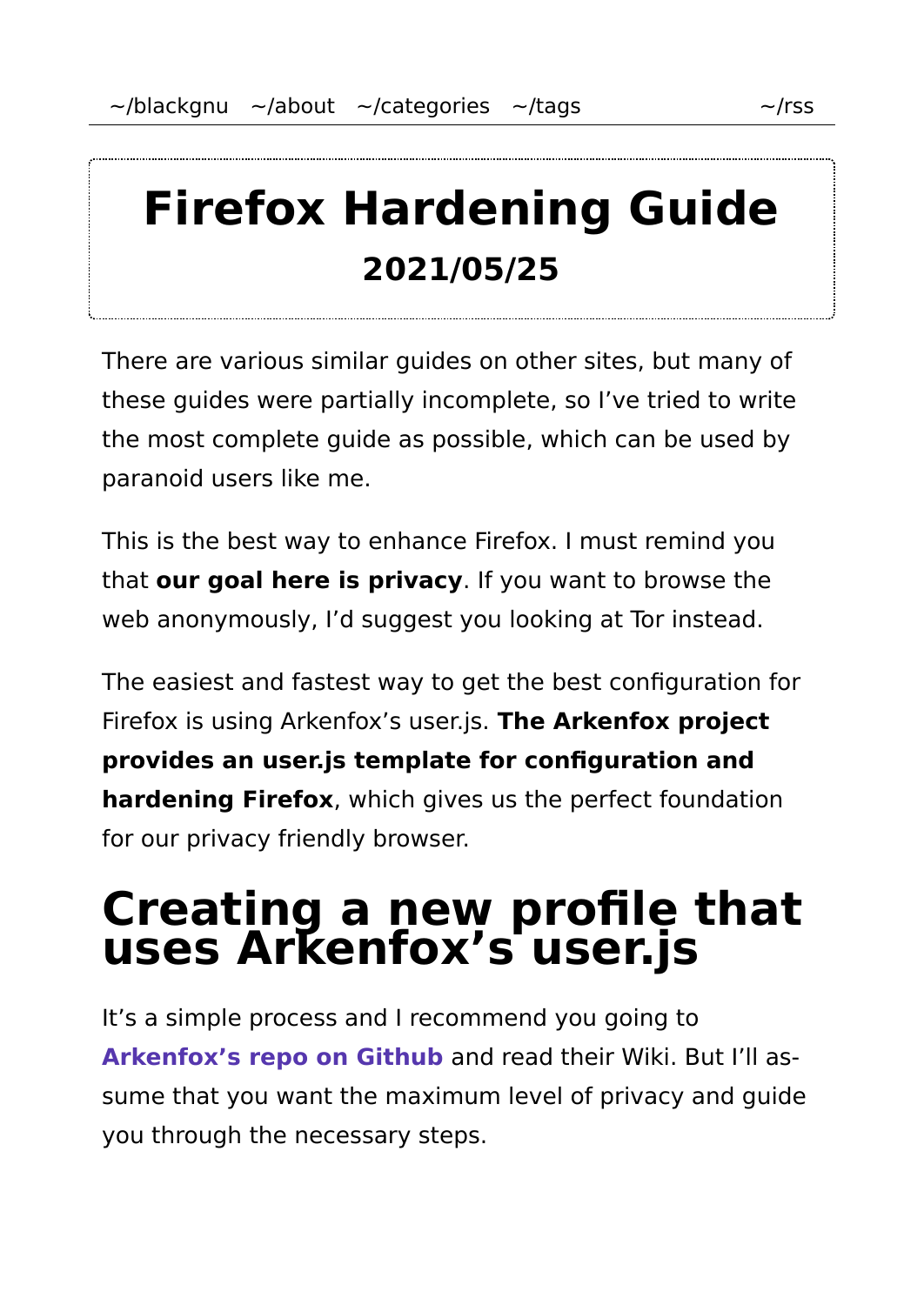You'll have to go to about: profiles and create a new profile. I'll name it "Arkenfox" but you can call it wathever you want. Then, download Arkenfox's user.js from their repo and unzip it. The result should be a directory called "user.js-88.0" (NOTE: the name may vary in newer Firefox versions, but the procedure is exactly the same)

You'll have to copy the resulting directory to /home/"youruser-name"/.mozilla/firefox . After that, go to your .mozilla/firefox directory and look for a directory that should be named something like "xxxxxxxx.arkenfox", in my case it was "bvorhi84.arkenfox". Now, copy that name and delete the directory.

The last step is to rename the directory "user.js-88.0" with the name of the previously deleted directory, "bvorhi84.arkenfox" for me.

Now you can open about:profiles again and select your re‐ cently created profile ("Arkenfox" in my case). Open it and you should set it as the default profile so it's opened every time that you launch Firefox.

Congratulations! We have already completed the most diffi‐ cult part of the process.

## **Use a privacy friendly search engine**

This is the simplest part of the guide. You only have to re‐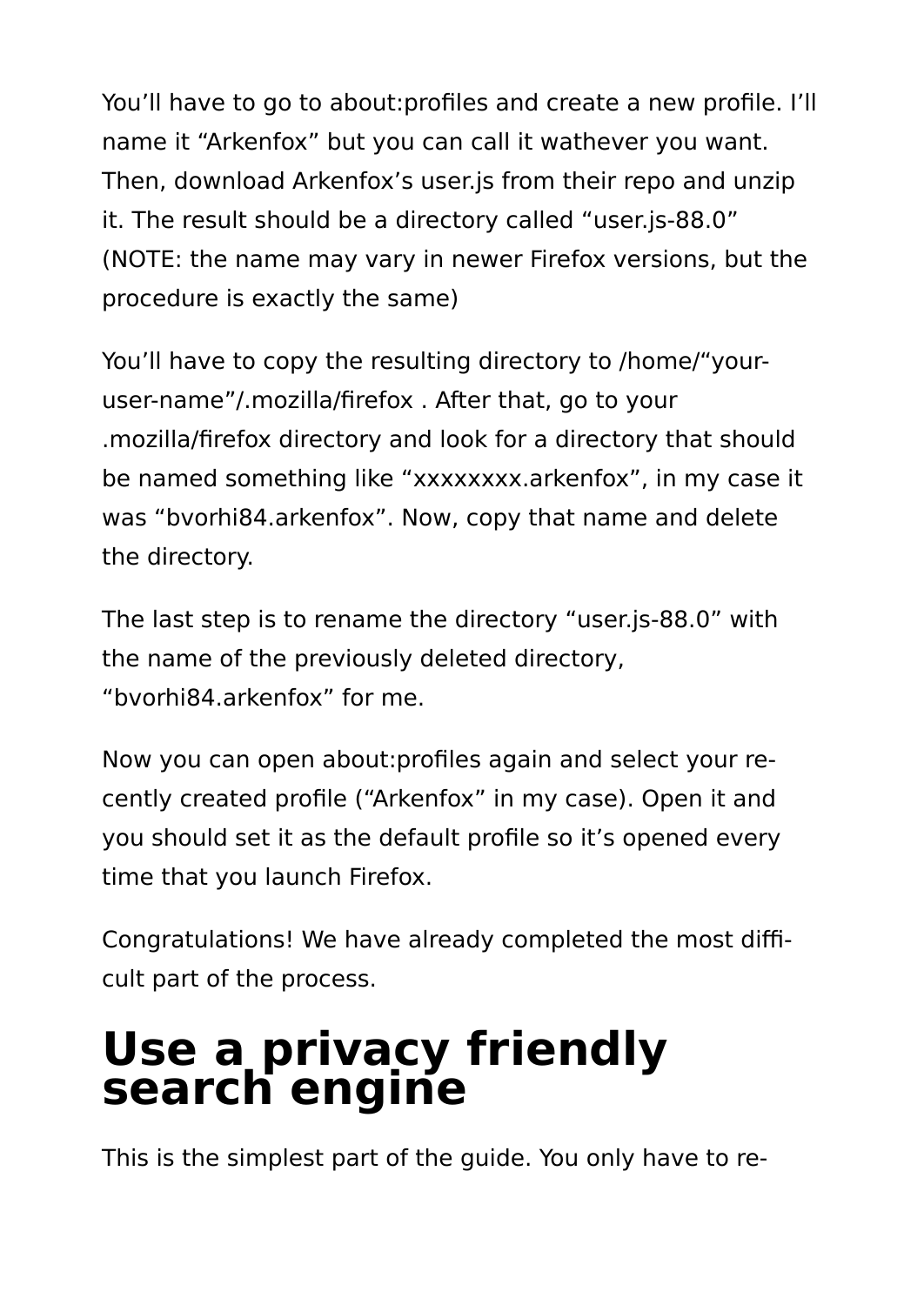place Google with a privacy respectful search engine. I'll list you the options.

### **Searx**

#### **A privacy respecting, fully free (as in freedom), metasearch engine**. It's selfhostable so you can use your own instance or one of the **public ones**.

Less recommendable options are:

- **Metager**: another free metasearch engine runned by a non-profit based in Germany. It's preferrable over Duckduckgo but not over SearX.
- **Duckduckgo Lite**: this is Duckduckgo but without JavaScript so they can track you as little as possible (Duckduckgo shouldn't be trusted).
- **Qwant**: a search engine which says that it doesn't track their users (non-free).
- **Mojeek**: independent search engine based in the UK that says that it doesn't track their users (non-free).
- **YaCy**: a libre, peer-to-peer search engine. It's powered by it's users and it doesn't have any central server. This is a unique and great idea, although it doesn't work great.

# **Privacy addons**

This section is divided in two parts: the must-haves addons and some recommendations that will improve your privacy.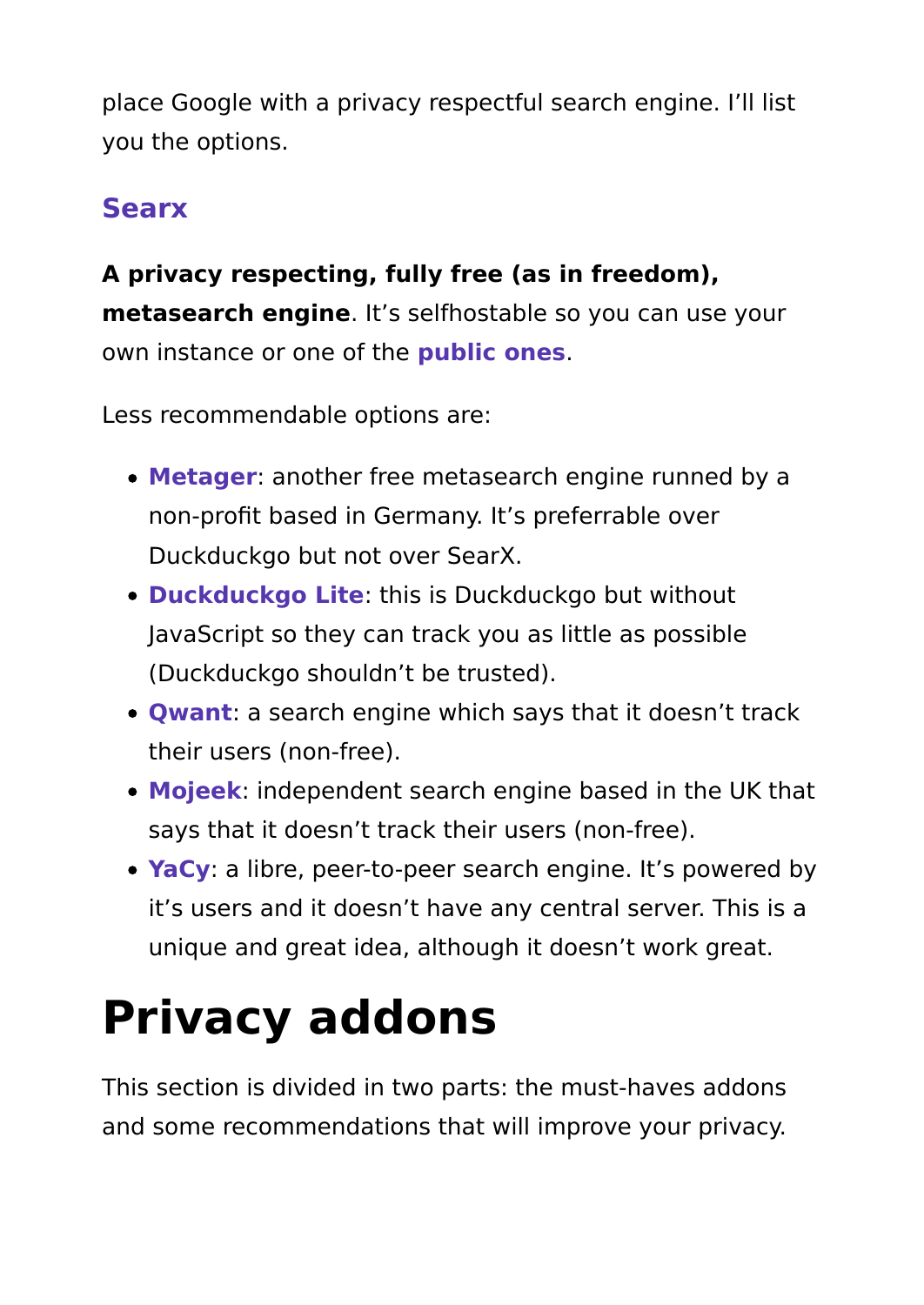## **Must-haves**

### **uBlock Origin**

It's **an efficient blocker that is easy on memory and it's completely free software**. It also has various modes and it allows for extended blocking similar to NoScript and uMatrix.

Properly configured, uBlock will be our best aliased against ads, trackers and analytics.

I'd suggest you enabling the advanced mode. It's highly rec‐ ommended to turn off JavaScript by default. You can enable it for certain sites whenever you need it. **Blocking JavaScript is probably the best thing we can do to preserve our privacy**.

Learning how to use the advanced mode in uBlock is IMO worth it and highly rewarded if you want to gain privacy. It isn't that hard and there are tons of tutorials, so that's up to you.

### **LocalCDN**

LocalCDN is a fork of the well-known Decentraleyes. It emaulates Content Delivery Networks locally by intercepting requests, serving them locally. It's better than Decentraleyes in the sense that it provides custom rules to use inside uBlock Origin, so these addons work better together.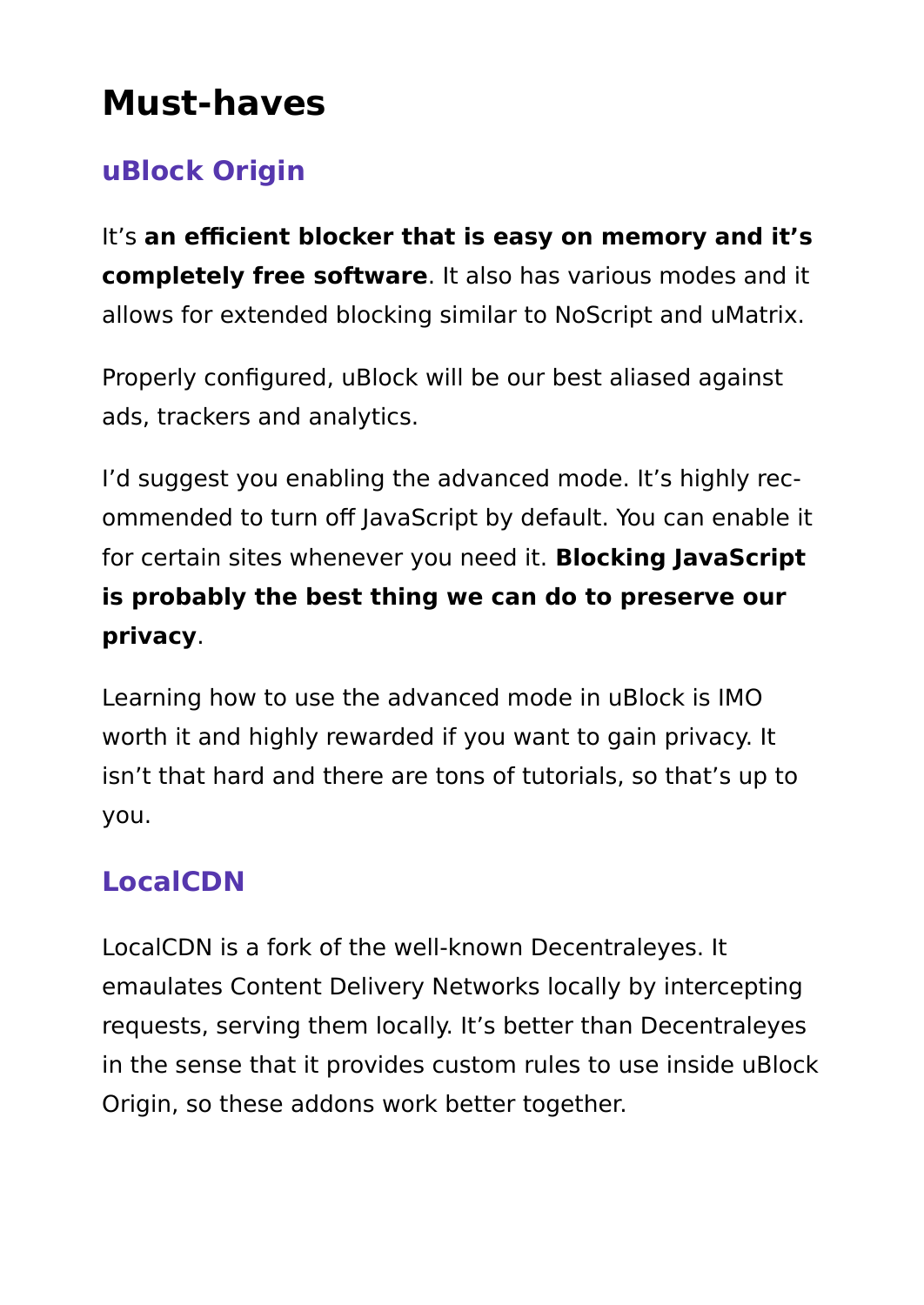We can find these prepared rules clicking the addon icon, going to advanced and scrolling down. We select uBlock Origin and copy the rules. Then, we have to go to uBlock, enable "I am an advanced user", then go to "My rules" and you have to paste the rules on the list at the right. Then save and com‐ mit the changes so they become permanent. You can now for‐ get about LocalCDN, it'll just work.

#### **Password Manager**

You should be using a trustable password manager for creat‐ ing and storing your passwords.

**My recommendation would be Bitwarden which is free as in freedom and free as in free beer!** Yeah, it's both "li‐ bre" and "gratis". It has automatic sync between your de‐ vices and it's really easy to use. If you like it and you can aff‐ ford it, you should buy their premium membership, which doesn't provide any essential feature (their free plan is so complete) but it's important to support free software projects

**For more paranoid people** (like me, lol) **who don't want their passwords to be stored on a server, we have KeePassXC** which is also free software and gratis. It has the advantage that **your passwords are only stored in a lo‐ cal, strongly encrypted database** so they won't ever leave your computer if you don't want to. You can use **Syncthing** to sync them between your different machines without any server.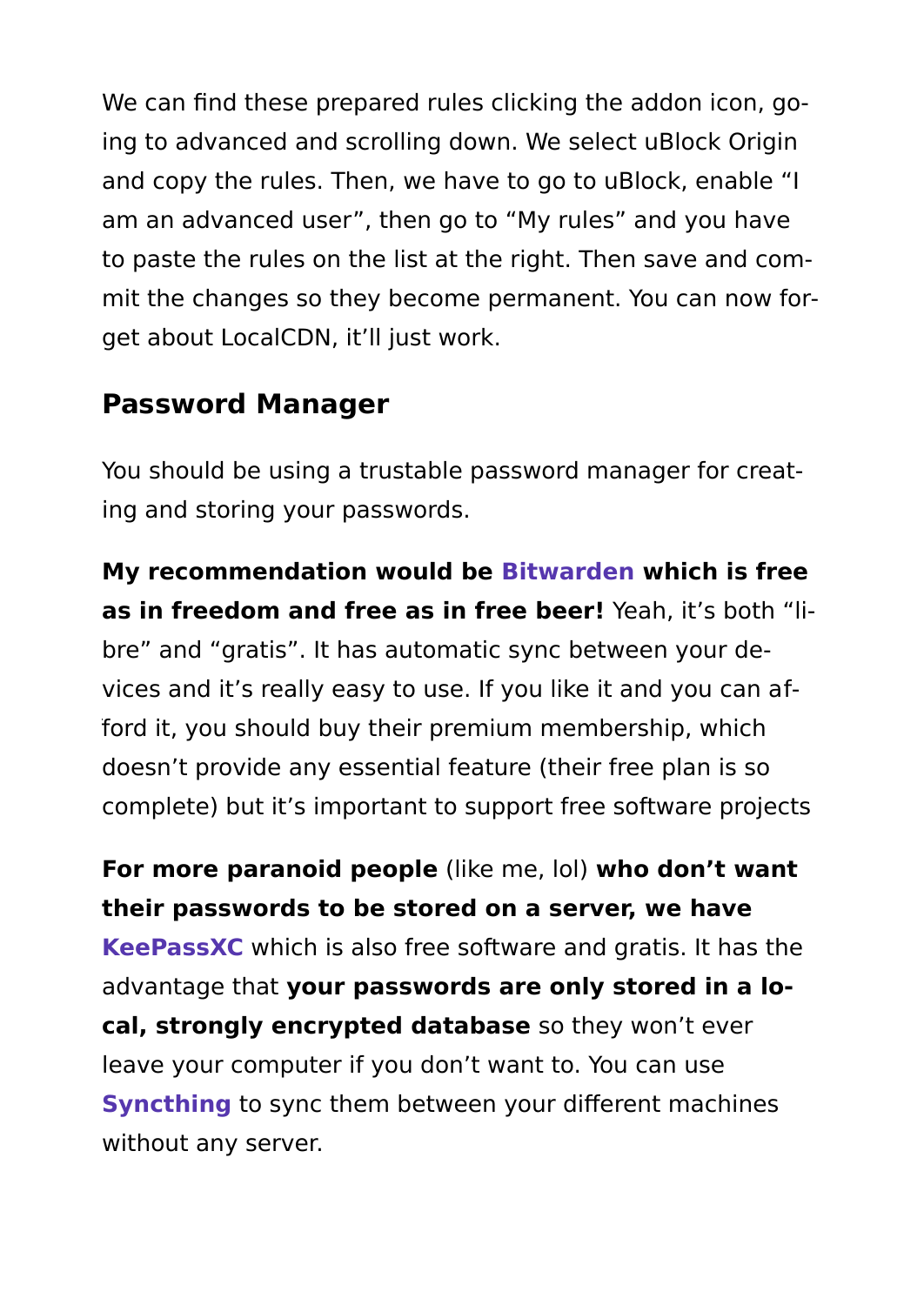The third option (for terminal wizards only) is **GNU Pass**, which is a **simple password manager that follows the Unix philosophy**. Passwords live in ~/.password-store **en‐ crypted with your GPG key**.

## **Recommended addons**

These are addons that are generally recommended but that in contrast with uBlock or LocalCDN, they require some main‐ tenance (not so much, actually).

Take into account that some of these addons may be redun‐ dant with each other and that when you have JavaScript en‐ abled, they could fingerprint you by the addons you use, so **I'd recommend to use the minimum number of addons as possible**, without sacrificing important privacy features. So you'll have to find the perfect balance between the num‐ ber of addons and the advantages they provide.

### **Cookie AutoDelete**

This addon deletes cookies everytime that we close a tab or we exit. But it can do much more, like **cleaning local stor‐ age, cleaning on domain change, deleting cache, white and greylisting, cleaning on domain change**, etc.

It's such a powerful tool that it can also be configured to be used with containers (you should enable a setting for that) and **it's especially helpful if you aren't using neither containers nor first party isolation** (later in the article).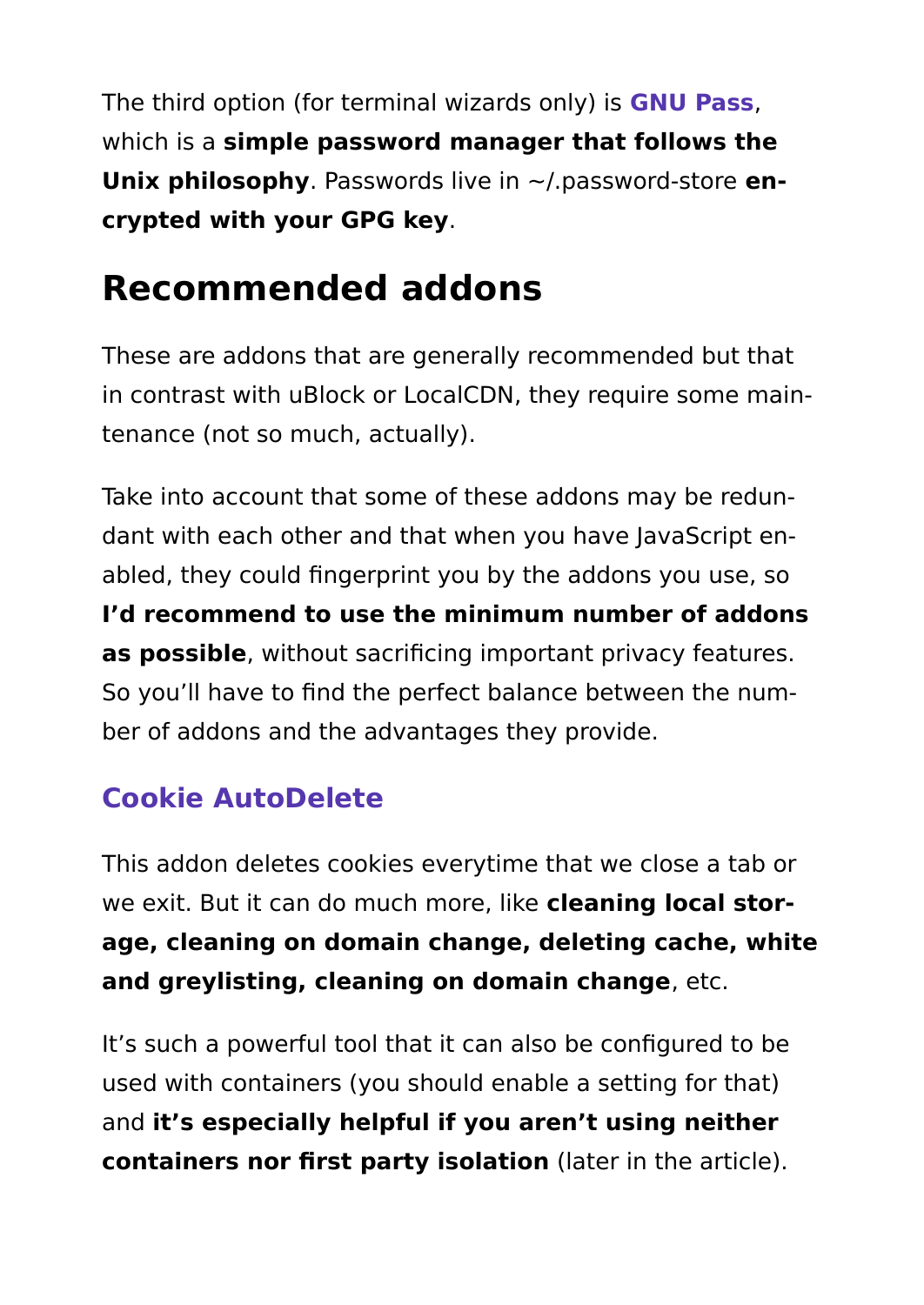### **ClearURLs**

It will **automatically remove tracking elements from URLs** (this is a commonly used strategy to track you) and it's really simple to use. It isn't a must-have because very few times may break a site that won't work if you clean the URL. But if you notice this, you only have to temporarily disable the addon. Easy, isn't it?

### **Temporary Containers**

This is possibly one of the greatest addons of all times. It al‐ lows you to open tabs, websites and links in automatically managed disposable containers. **Containers isolate data websites store (cookies, storage, and more) from each other**. You only have to enable automatic mode and the ad‐ don will do the magic for you. However, you can't use it on private mode and it may slow down your browser a bit (since it's creating a container for each new tab). If you want con‐ tainers only for especific sites, I'd recommend **Multi-Account Containers**. Cookie AutoDelete may be unneces‐ sary when using Temporary Containers.

### **ETag Stoppa**

It prevents your browser from storing entity tags by removing ETag response headers without exceptions. It's only neces‐ sary if you aren't using Temporary Containers and it makes a great team with Cookie AutoDelete.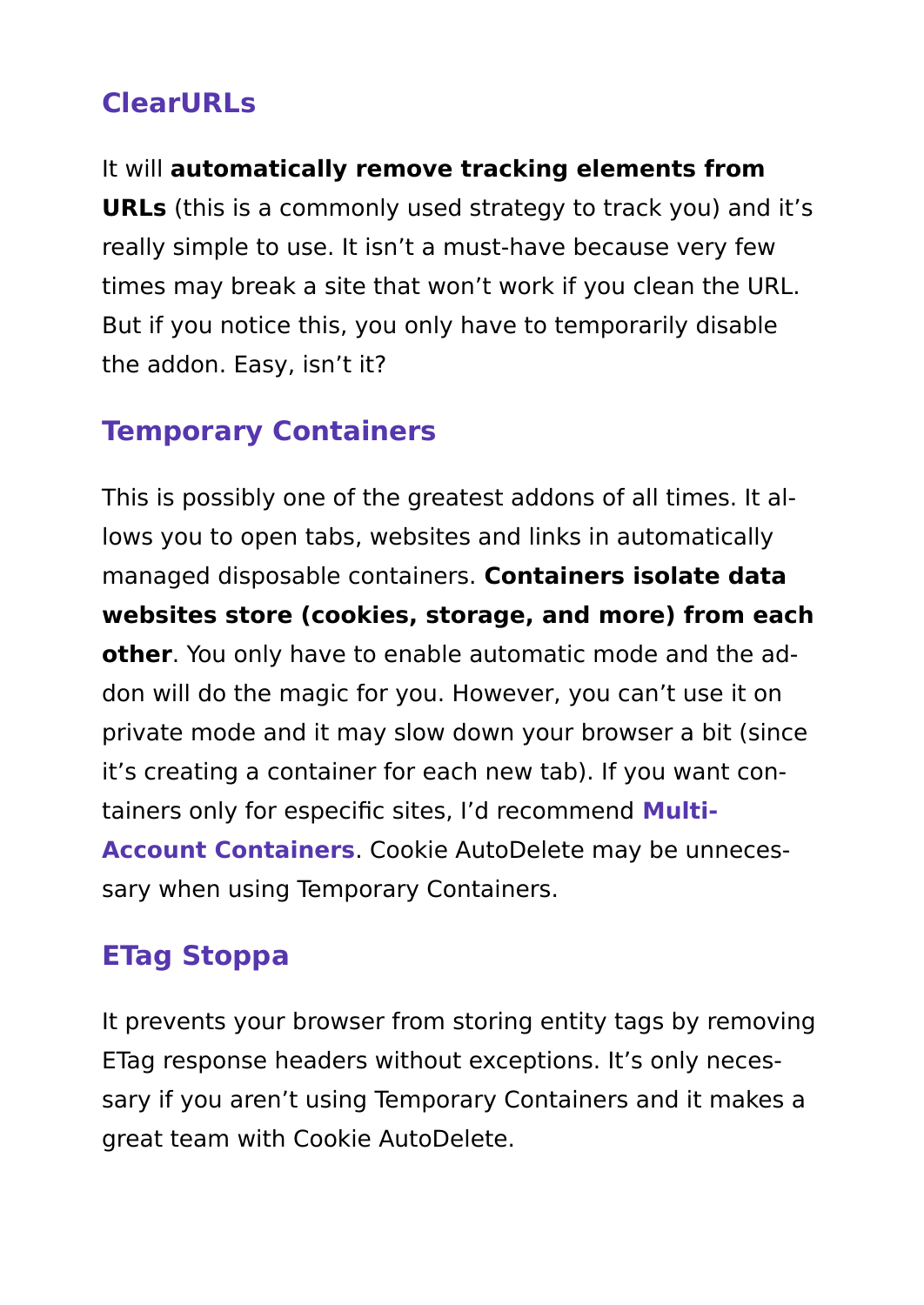### **CanvasBlocker**

CanvasBlocker is the perfect addon for those momments when you have to enable JavaScript. **It prevents websites from using some JavaScript APIs to fingerprint you**. It has various levels and it's really helpful if you want to spoof your fingerprint. They say that it may break some sites al‐ though I've never experienced any issue with this addon. It just works.

#### **xBrowserSync**

**Bookmark sync as it should be: end-to-end encrypted and anonymous**. There are different servers and you can even selfhost it yourself.

### **AdNauseam (alternative to uBlock)**

AdNauseam not only blocks ads, it obfuscates browsing data to resist tracking by the online ad industry. To throw ad net‐ works off your trail **AdNauseam "clicks" blocked and hid‐ den ads, polluting your data profile and injecting noise into the economic system that drives online surveil‐ lance**. It uses uBlock as it's base, so you also get everything that uBlock is capable of.

It's the perfect addon if you want to shout a loud **"Google fuck you!"**.

### **Privacy Redirect**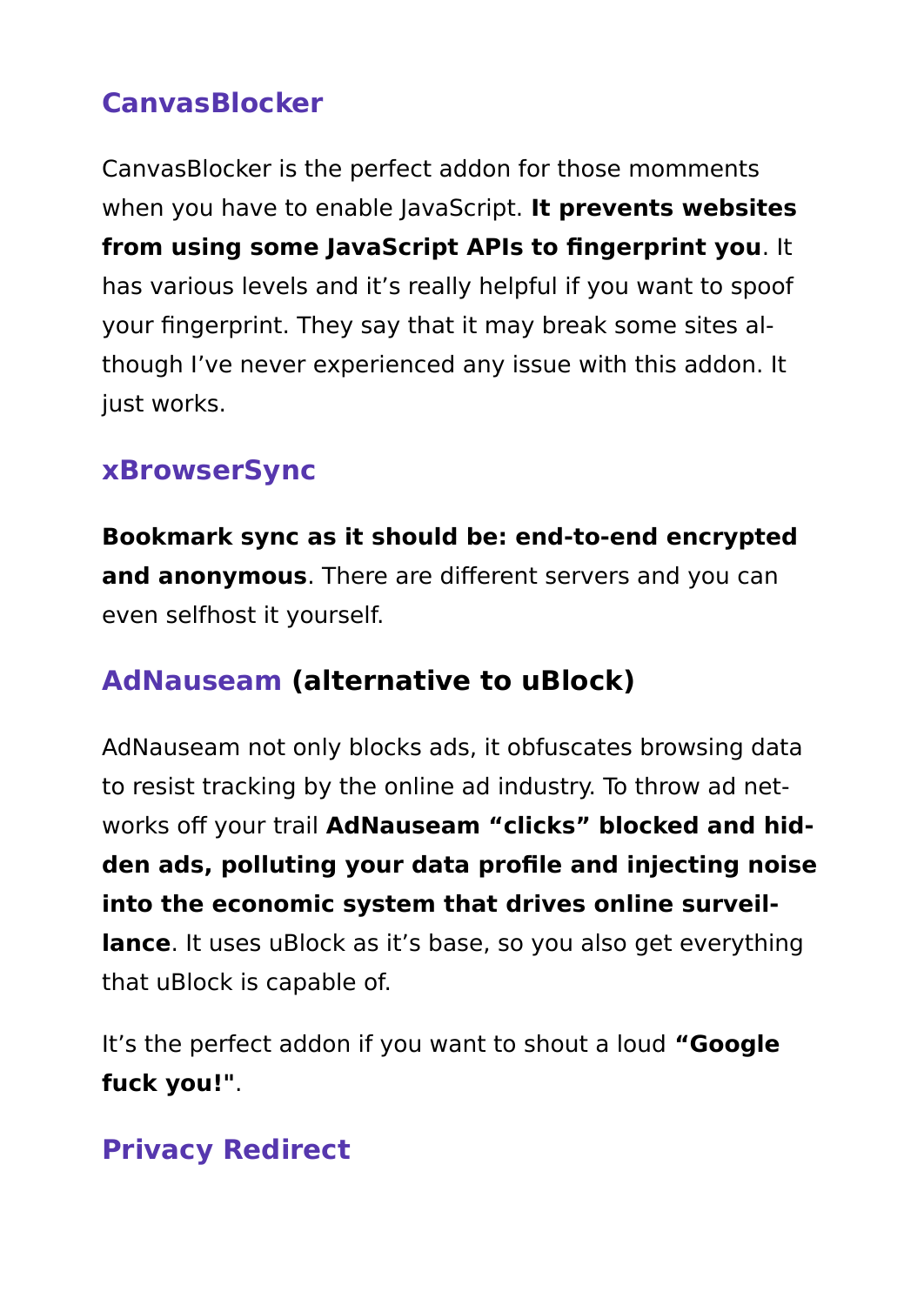Redirects Twitter, YouTube, Instagram, Reddit & Google Maps requests **to privacy friendly and libre alternatives** (Nitter, Invidious, OpenStreetMap, Libreddit). It also supports custom servers so you can use it with your selfhosted in‐ stances!

## **Additional tweaks in the about:config**

Although Arkenfox has given us a great template, I find that there are a few other settings that can enhance even more our privacy. You'll have to go to your about:config (In your new profile, of course!). Click that you accept the risks and continue. I'll list you some of my recommended tweaks, you can evaluate yourself if you need one of the features that we're disabling.

The following changes will be classified in **three tiers**: **basic tier** tweaks won't break anything, **standard tier** changes might cause minor inconvenience, while tweaks in the **ad‐ vanced tier** may break certain sites, but don't worry since I provide an easy way to fix those sites for you.

## **Basic tier**

## **Disable prefetching**

Change network.dns.disablePrefetch to true and network.prefetch-next to false (Prefetching may speed load‐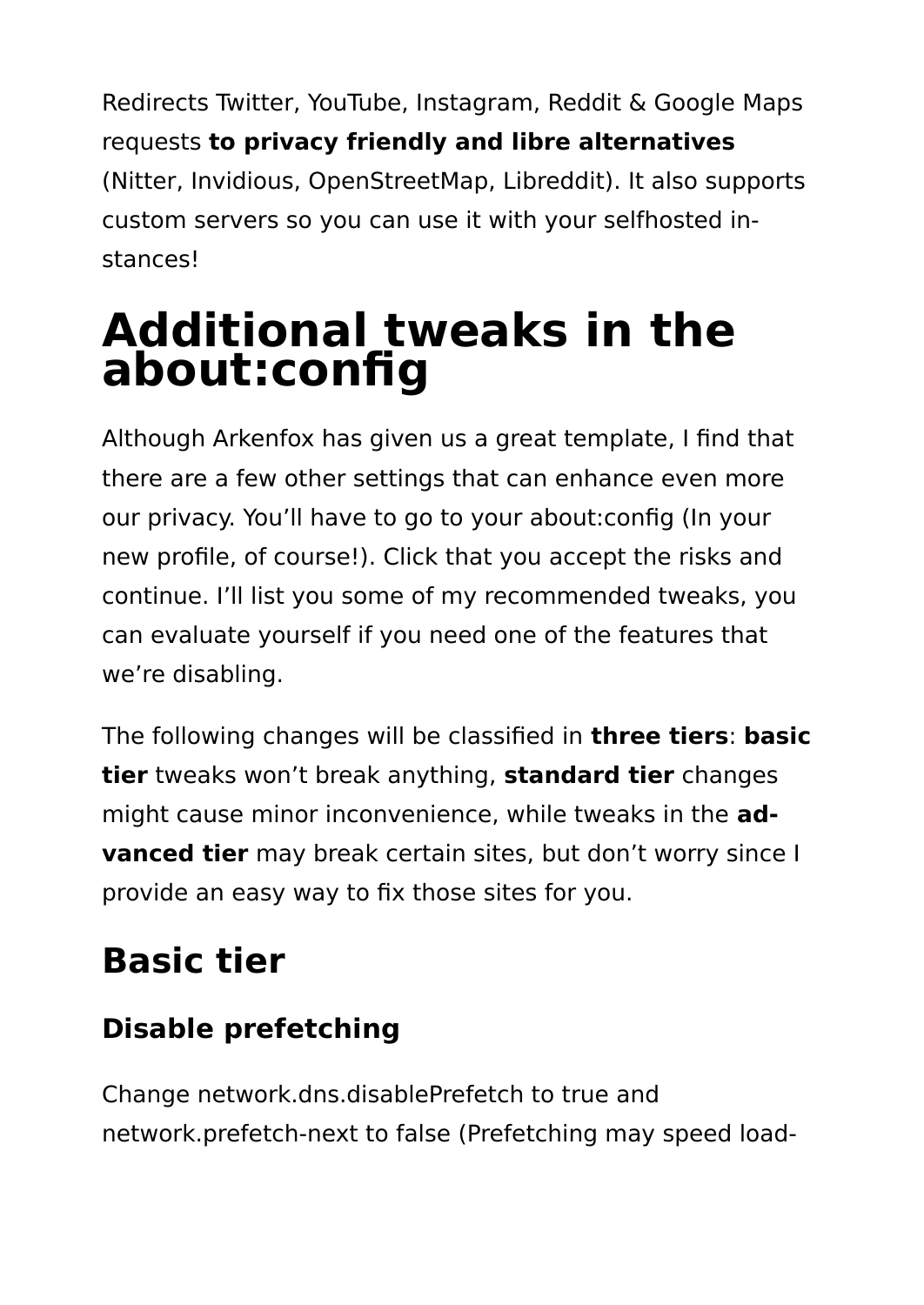ing times a bit, but it isn't that visible and disabling it pre‐ vents your browser from connecting to servers without user intervention)

### **Disable Firefox account**

Change identity.fxaccounts.enabled to false.

### **Disable JavaScript for PDF view**

Change pdfjs.enableScripting to false (You'll still be able to view PDF's on Firefox)

### **Disable Pocket completely**

Change browser.newtabpage.activity-

stream.section.highlights.includePocket to false and exten‐ sions.pocket.enabled to false (Pocket should be disabled by Arkenfox, but it doesn't appear to be disable in my browser, so I include this options just in case)

## **Standard tier**

### **Disable geolocation support**

Change geo.enabled to false

## **Disable WebRTC**

Change media.peerconnection.enabled and media.naviga‐ tor.enabled to false. (WARNING: turning this to false may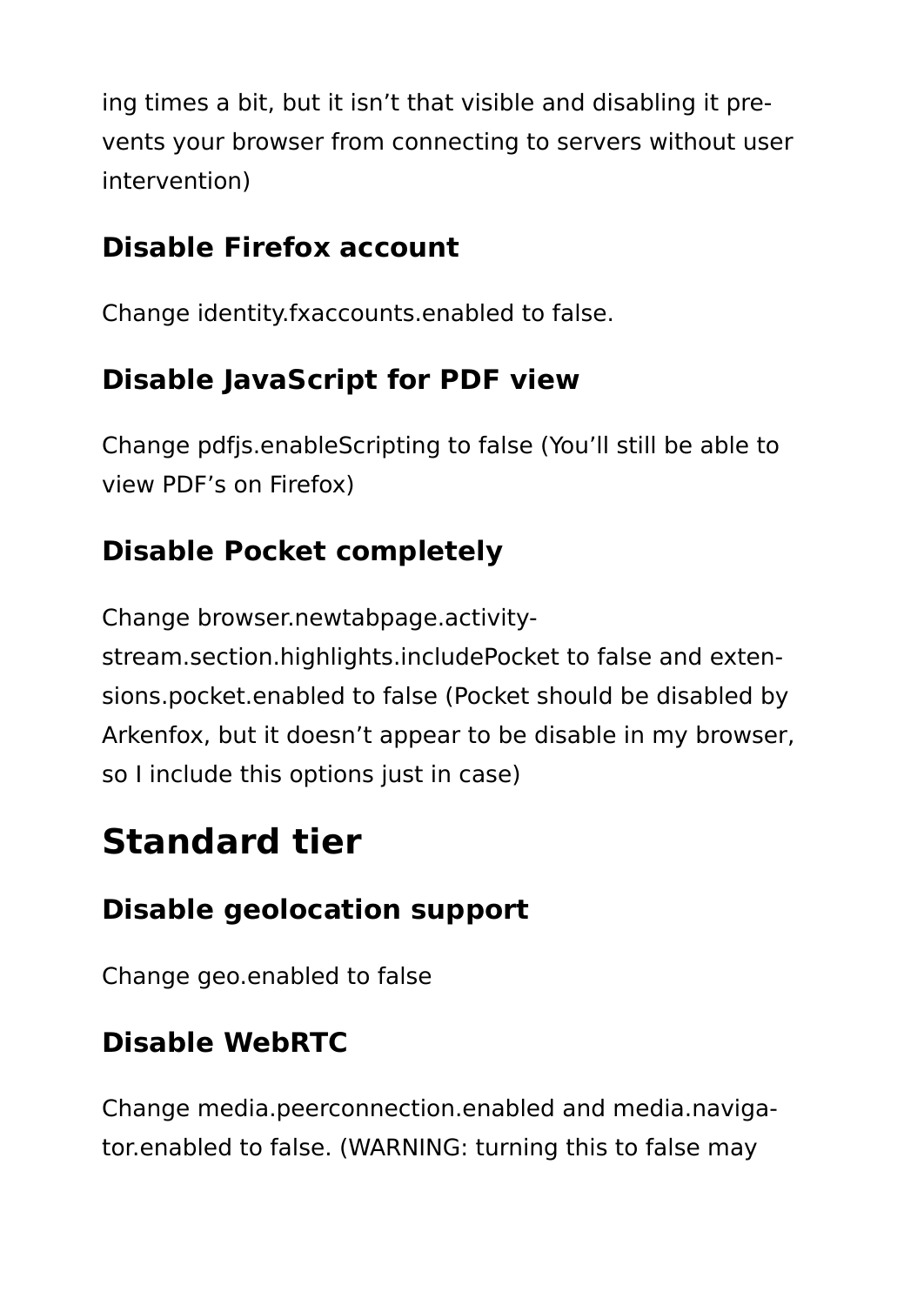break certain sites, especially a few popular videocalls pro‐ grams.)

### **Disable DRM controlled HTML5 content**

Change media.gmp-widevinecdm.enabled and me‐ dia.eme.enabled to false (May break sites which require DRM)

## **Advanced tier**

For users in the advanced tier, I highly recommend you the **Privacy Settings addon** which allows us to temporarily turn off some settings so you can fix broken sites without disabling a privacy setting permanently. It's super useful once you learn how to use it.

### **Enable first party isolate**

Change privacy.firstparty.isolate to true. This is an important tweak, since it isolates cookies and blocks cross-site tracking.

### **Enable Resist Fingerprinting**

Change privacy.resistFingerprinting to true. It might result in some performance issues, but I like to enable it. I've been using it for a long time and I've never had any issue.

### **Disable referer headers**

Change network.http.referer.XOriginPolicy to 2. It'll break some sites, especially those that have forms and logins.